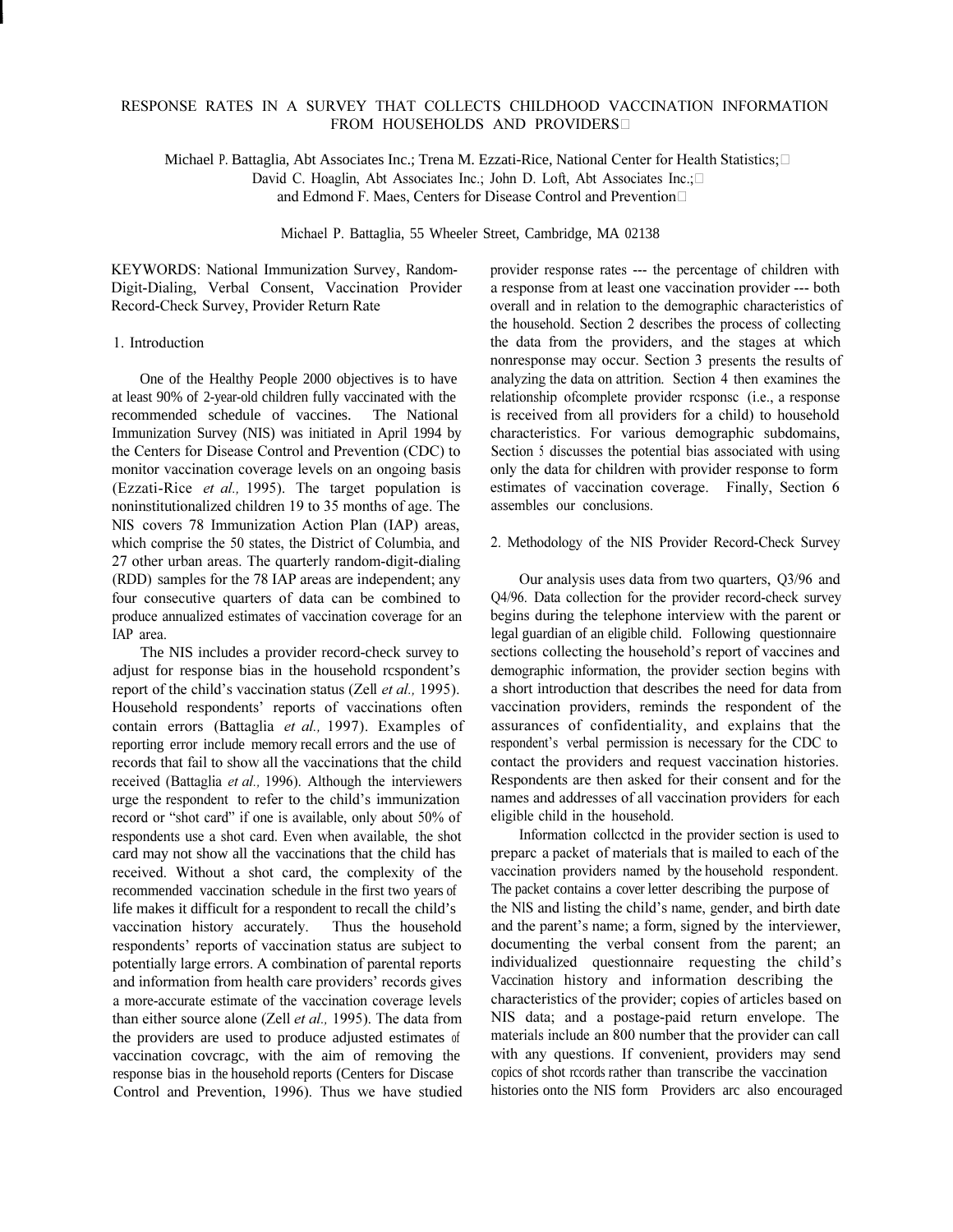to respond by facsimile machine. In order to call attention to the survey, the initial mailing relies on an express mail service.

This initial mailing is followed two weeks later by a postcard reminder, sent to all respondents. Five weeks after the initial mailing, nonresponding providers are mailed a second packet, using the U.S. Postal Service's Priority Mail service. Seven weeks after the initial mailing, nonrespondents arc telephoned as a final reminder.

The proportion of children with provider data available depends on several factors. Household respondents (in particular, the child's legal guardian) must be willing to give consent for the study to contact vaccination providers. If the household respondent is not the child's parent or legal guardian (or if this relationship is uncertain), the provider is not contacted. The survey staff must have accurate provider address information, either from the household respondent or from post-interview locating activities. And finally, providers named by the household respondents must be willing to participate in the study by returning the vaccination record information for the sampled child.

## 3. Nonresponse in the NIS Provider Record-Check Survey

Table 1 shows attrition from the sample of eligible children identified in Q3/96 and Q4/96. Response from at least one provider was obtained for more than two-thirds (68.3%) of all eligible children identified during screening interviews.

Two points are worth noting about the numbers of cases used for vaccination coverage estimates. First, children without provider data are included in the estimation process if they contain sufficient vaccination data from the telephone interview. Even though most of the attrition from the provider record-check survey occurs during the telephone interview, most of these children arc included in the final data tiles. Of the 18,141 eligible children identified, tclephone interviews were completed for 16,354 (90.1%). Second; not all of the 12,391 children with response from at least one provider are used in the estimation process. For some of these children, data from multiple providers are necessary to construct a complete shot history. Following data collection, each child's vaccination data from both households and providers arc carefully reviewed for completeness. Data for 16,354 children are used in the estimation process; of these, 10,532 (64.4%) have valid provider data for estimation purposes.

Table 2 (based on the 16,354 children used in the estimation process) shows the differences in proportions of children with any provider response in categories of various sociodemographic variables. For each variable, one category serves as the base, and its proportion of children with at least one provider response is displayed; for the other categories, the third column of the table shows the difference from the base proportion. Although many differences are less than five percentage points, some differences are worth noting. Children of never-married mothers are less likely than children of married mothers to have any provider responses. As might be expected, children with multiple providers are more likely to have at least some provider data, especially children with three or more providers. Table 2 indicates that availability of provider data is also associated with shot card use by the respondent during the interview. The largest difference in Table 2 occurs in the mobility variable, between children who were born outside the U.S. and children who have never moved. Survey procedures do not call for contacting providers in other countries; and, of the foreign-born children who are missing provider data, 47.3% have providers that cannot be located in the United States or are located in other countries. Up-to-date status in Table 2 refers to children who, according to the household respondent, have received the number of shots recommended by the CDC for each of four antigens (4 or more DTP, 3 or more Polio, 1 or more MMR, and 3 or more Hib; this combination is referred to as 4:3: 1:3 up-todate). Children who have unknown up-to-date status are less likely to have provider data.

Using marital status of mother as an example, WC illustrate in Table 3 that categories of attrition can vary considerably by subdomain. For children with a nevermarried mother, 25.7% of attrition occurs from the respondent not being the parent or legal guardian of the child. For children with currently married mothers, this category accounts for only 2.6% of attrition.

4. Household Characteristics Related to Complete Provider Response in the NIS

The analysis presented in this section excludes children who were born outside the U.S.  $(n = 144)$  leaving a sample of 16,210 children for whom completed telephone interviews were obtained in 43 and 44 of 1996; 60.9% of these children have complete provider response (i.e., all providers identified by the household responded to the provider record-check survey). The propensity for children to have complete provider response was treated as the dependent variable. The demographic variables from the household survey arc all categorical. Therefore, we used chi-squared automatic interaction detection (CHAID) (Kass, 1980) to divide the NIS sample into mutually exclusive and exhaustive subsets that best predict having complete provider response. The CHAID analysis identified a total of 72 subsets. Our main conclusions from the CHAID analysis are that one is more likely to obtain complete provider response for: 1) children with only one vaccination provider; 2) children for whom a shot card was used during the household interview; 3) children who were reported as being 4:3: 1:3 up-to-date by the household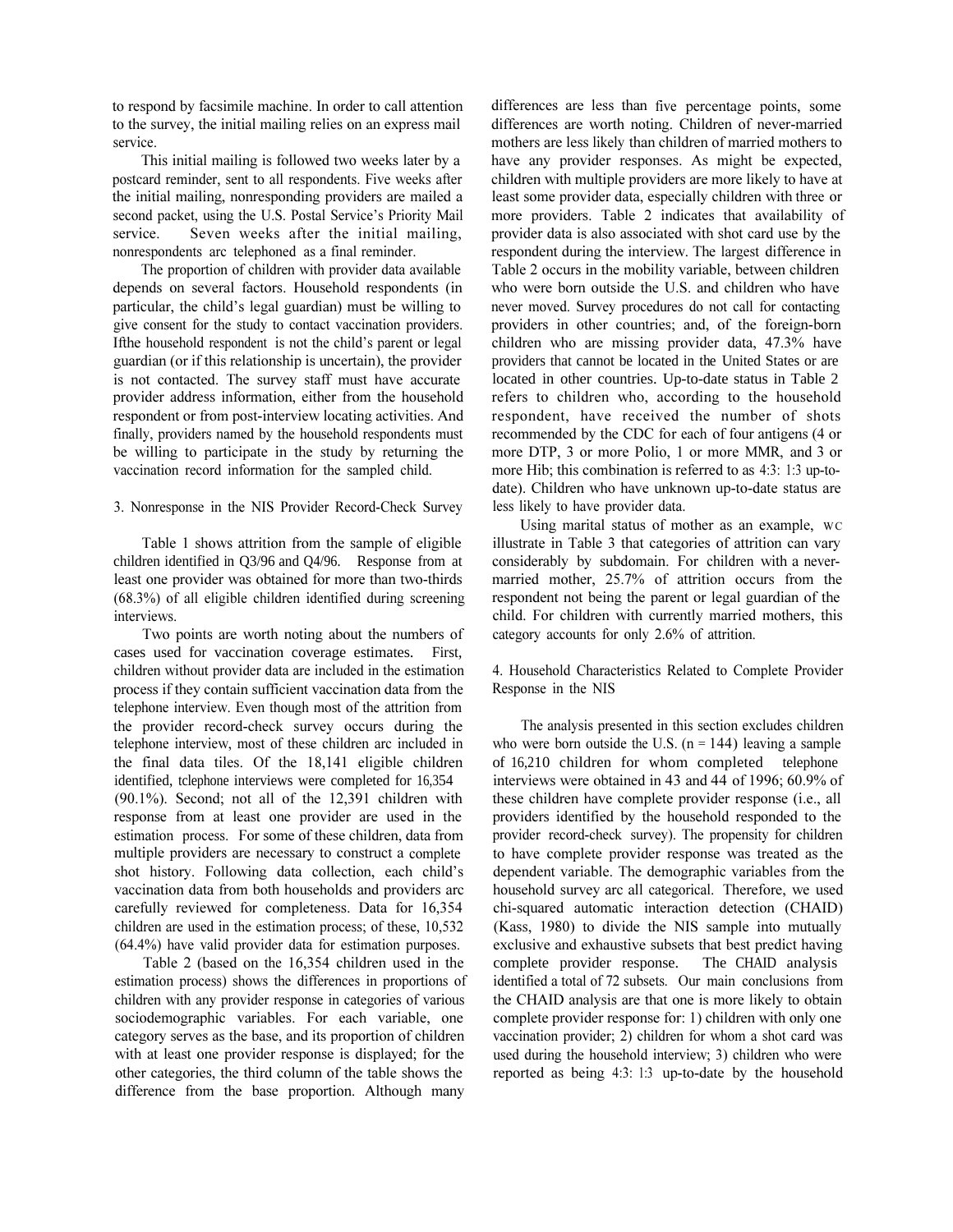respondent; 4) children who are the first born; and 5) children who have not moved since birth.

5. Examination of Bias in the NIS Estimates of Vaccination Coverage for Subdomains

One of the key NIS measures of vaccination coverage is the 4:3: I:3 (4 or more DTP, 3 or more Polio, 1 or more MMR, and 3 or more Hib) up-to-date status of the child. Table 4 shows "provider-adjusted' estimates of 4:3:1:3 vaccination coverage for Q3 and Q4 of 1996. The provider-adjusted estimates are formed by first stratifying all the children in the household telephone survey according to whether the household reports the child as 4:3: 1:3 up-todate and whether the report is based on a shot card (Centers for Disease Control and Prevention, 1996). This yields four strata. A fifth stratum consists of children for whom the household respondent does not know whether the child is 4:3: 1:3 up-to-date. For each of the five strata, the provider data are used to calculate the proportion of children who arc 4:3: 1:3 up-to-date These provider-up-to-date proportions are then combined according to the weighted distribution of children across the five strata to give the provider-adjusted estimate of 4:3 : 1: 3 vaccination coverage.

An alternative approach to forming estimates of vaccination covcragc is simply to use the children with provider data, and ignore information on the weighted distribution of children across the five strata. Table 4 indicates that almost all of the provider-adjusted estimates are only slightly lower than the estimates of vaccination coverage from provider data alone. These results offer some evidence that the subdomain estimates may not be subject to nonresponse bias. The NIS is currently developing alternative procedures for forming estimates of vaccination coverage. The alternative estimates of vaccination coverage will then be compared with the provider-adjusted estimates.

## 6. Conclusions

The NIS provider record-check survey was able to obtain a response from at least one provider for 68.3% of all children identified in the sample. Attrition at several points in the data collection process leads to the remaining 3 1.7% of the children not having any provider response. Because 96.6% of survey forms mailed to providers are filled in and sent back, we are currently examining the NIS *household*  survey procedures for ways to reduce further the number of children with no provider response. The CHAID analysis demonstrated that the number of vaccination providers for the child, use of a shot card during the household interview, the household report of the 4:3: 1:3 up-to-date status of the child, age of the mother, whether the child is the first born, and mobility of the family since the birth of the child are important determinants of whether complete provider

response is obtained. With a mean of 1.35 providers per child in the NIS, obtaining responses from all of a child's providers is an important step in constructing a complete picture of all vaccinations received by the child.

## References

Battaglia, M., Shapiro, G., and Zell, E. R. (1996), Substantial Response Bias May Remain When Records Are Used in a Telephone Survey," 1996 *Proceedings of the Section on Survey Research Method.7,* American Statistical Association, pp. 452-455.

Battaglia, M., Ezzati-Rice, T. M., and Zell, E. R. (1997), Respondent Characteristics Associated with Misreporting of Vaccinations in a Telephone Survey," paper presented at 1997 American Association for Public Opinion Research Meetings, Norfolk, VA.

Centers for Disease Control and Prevention (1996), Sample Design and Procedures To Produce Estimates of Vaccination Coverage in the National Immunization Survey," Atlanta, GA: U.S. Department of Health and Human Services, Public Health Service, National Immunization Program, April 18, 1996.

Ezzati-Rice, T. M., Zell, E. R., Battaglia, M., Ching, P., and Wright, R. (1995), "The Design of the State and Local Area Immunization Coverage and Health Survey," 1995 *Proceedings of the Section on Survey Research Methods,*  American Statistical Association, pp. 668-672.

Kass, G. (1980), "An Exploratory Technique for Investigating Large Quantities of Categorical Data, *Applied Statistics, 29,* pp. 1 19- 127.

Zell, E. R., Ezzati-Rice, T. M., Hoaglin, D. C., and Massey, J. T. (1995), "Adjusting for Response Bias on Vaccination Status in a Telephone Survey," 1995 *Proceedings of the Section on Survey Research Methods,* American Statistical Association, pp. 684-689.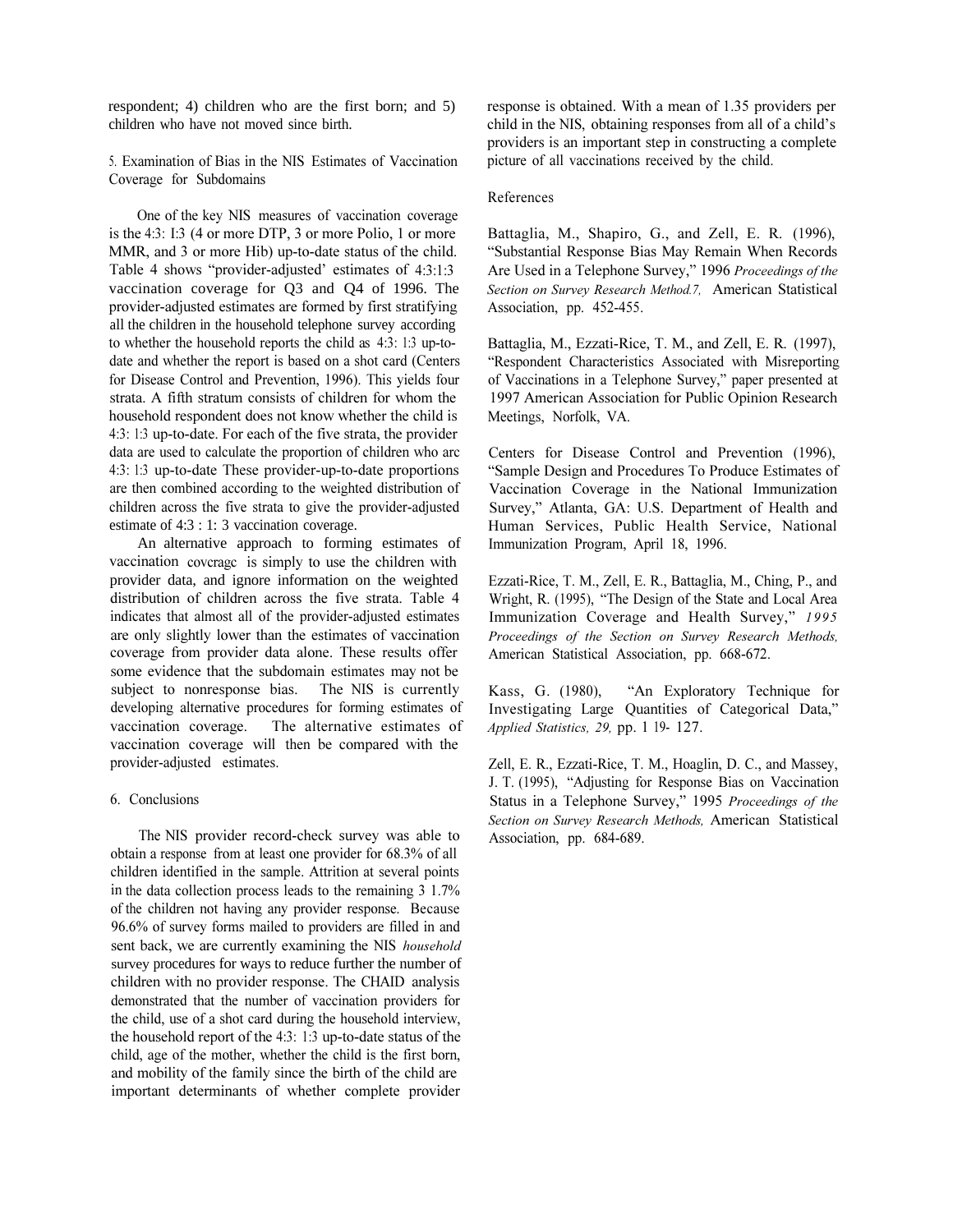Table 1: Attrition from the Sample of Identified Eligible Children, NIS, Q3/96 and Q4/96

| $\ $ Category                           | Number of Children | Percent of Total Eligible<br>Children |
|-----------------------------------------|--------------------|---------------------------------------|
| Total Eligible Children                 | 18141              | 100.0%                                |
| <b>I</b> Breakoff before Consent Item   | 2792               | 15.4%                                 |
| Respondent Refusal to Consent           | 503                | 2.8%                                  |
| Incomplete Parent or Child Information  | 1056               | 5.8%                                  |
| Respondent Not Parent or Legal Guardian | 380                | $2.1\%$                               |
| Provider Not Located                    | 334                | 1.8%                                  |
| Provider Nonresponse                    | 685                | 3.8%                                  |
| Response from One or More Providers     | 12391              | 68.3%                                 |

Table 2: Proportion of children with Responses from One or More Providers by Sociodemographic Variables, NIS, Q3/96 and Q4/96

| Variable/Category                                                                                                                   | Proportion with One or More<br>Provider Responses | Difference              |
|-------------------------------------------------------------------------------------------------------------------------------------|---------------------------------------------------|-------------------------|
| Age of Child<br>19-25 Months (Base)<br>26-35 Months                                                                                 | .760                                              | $-.004$                 |
| Birth Order<br>First Born (Base)<br>Born after First Born                                                                           | .746                                              | .020                    |
| Mother's Marital Status<br>Married (Base)<br>Divorced. Widowed<br>Never Married                                                     | .774                                              | $-.046$<br>$-.062$      |
| Mother's Age<br>More than 35 years (Base)<br>$26-35$ years<br>Less than 26 years                                                    | .764                                              | .005<br>$-.032$         |
| Education of Mother<br>More than 12 Years (Base)<br>12 Years<br>Less than 12 Years                                                  | .769                                              | $-.036$<br>$-.018$      |
| Number of Providers Reported in Interview<br>One provider (Base)<br>Two providers<br>Three or more providers<br>Undetermined number | .750                                              | .050<br>.077<br>$-.143$ |
| Shot Card Use<br>Yes (Base)<br>No                                                                                                   | .800                                              | $-.091$                 |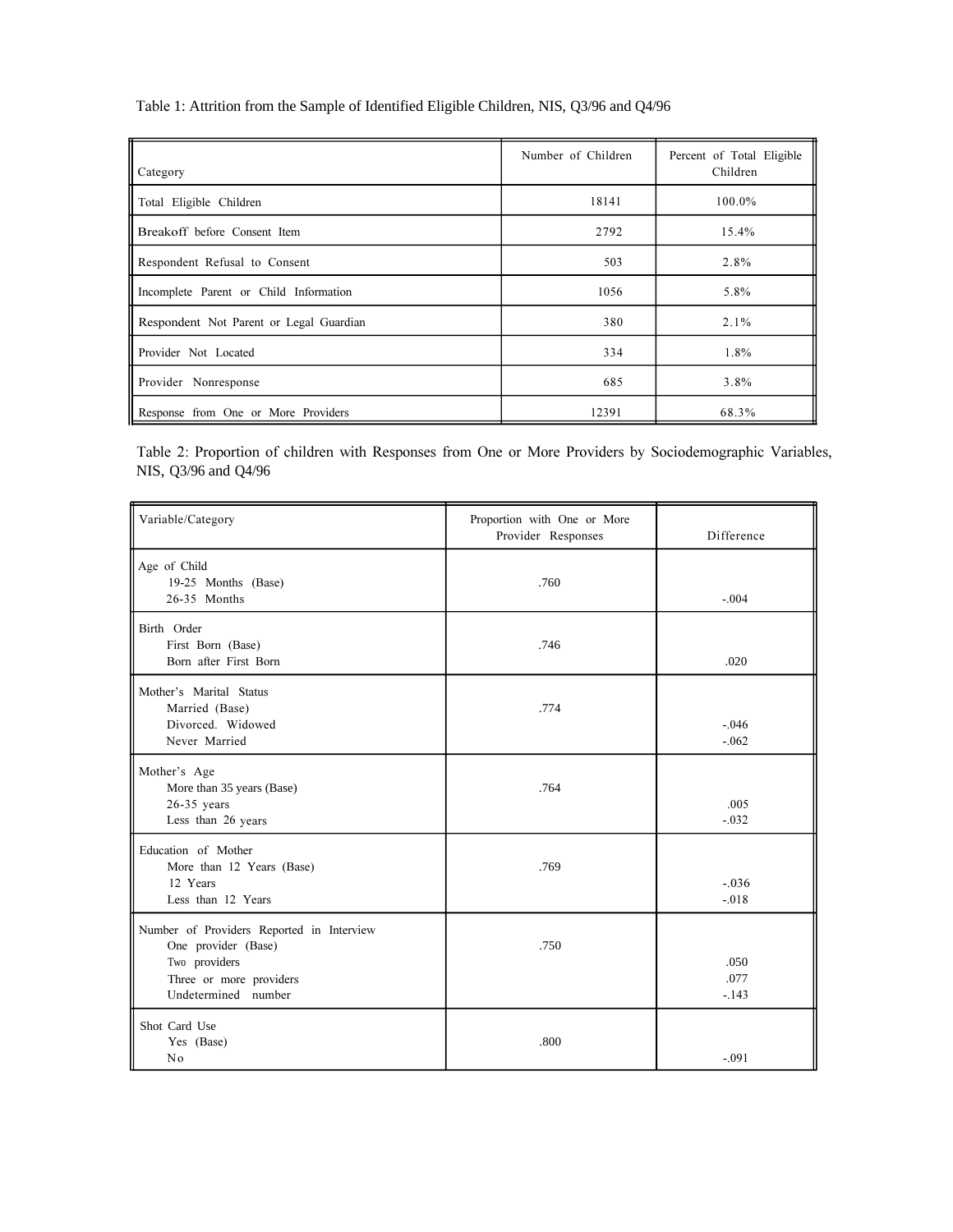| Mobility since Birth<br>Did Not Move (Base)<br>Moved, Same State<br>Moved, Different State<br>Foreign-Born | .771 | $-.019$<br>$-.058$<br>$-.285$ |
|------------------------------------------------------------------------------------------------------------|------|-------------------------------|
| Country of Residence<br>MSA County (Base)<br>NonMSA County                                                 | .747 | .053                          |
| Up-to-Date on $4:3:1:3$<br>Yes (Base)<br>N o<br>Unknown                                                    | .784 | $-.030$<br>$-.088$            |

Table 3: Attrition from the Sample of Identified Eligible Children by Marital Status of Mother, NIS, Q3196 and Q4196

|                                            | Mother's Marital Status |                                 |               |
|--------------------------------------------|-------------------------|---------------------------------|---------------|
| <b>Attrition Category</b>                  | Married                 | Divorced, Separated,<br>Widowed | Never Married |
| Breakoff before Consent Item               | .291                    | .214                            | .163          |
| Respondent Refusal to Consent              | .141                    | .090                            | .102          |
| Incomplete Parent or Child<br>Information  | .286                    | .224                            | .228          |
| Respondent Not Parent or Legal<br>Guardian | .026                    | .187                            | .257          |
| Provider Not Located                       | .087                    | .090                            | .073          |
| Provider Nonresponse                       | .168                    | .195                            | .177          |